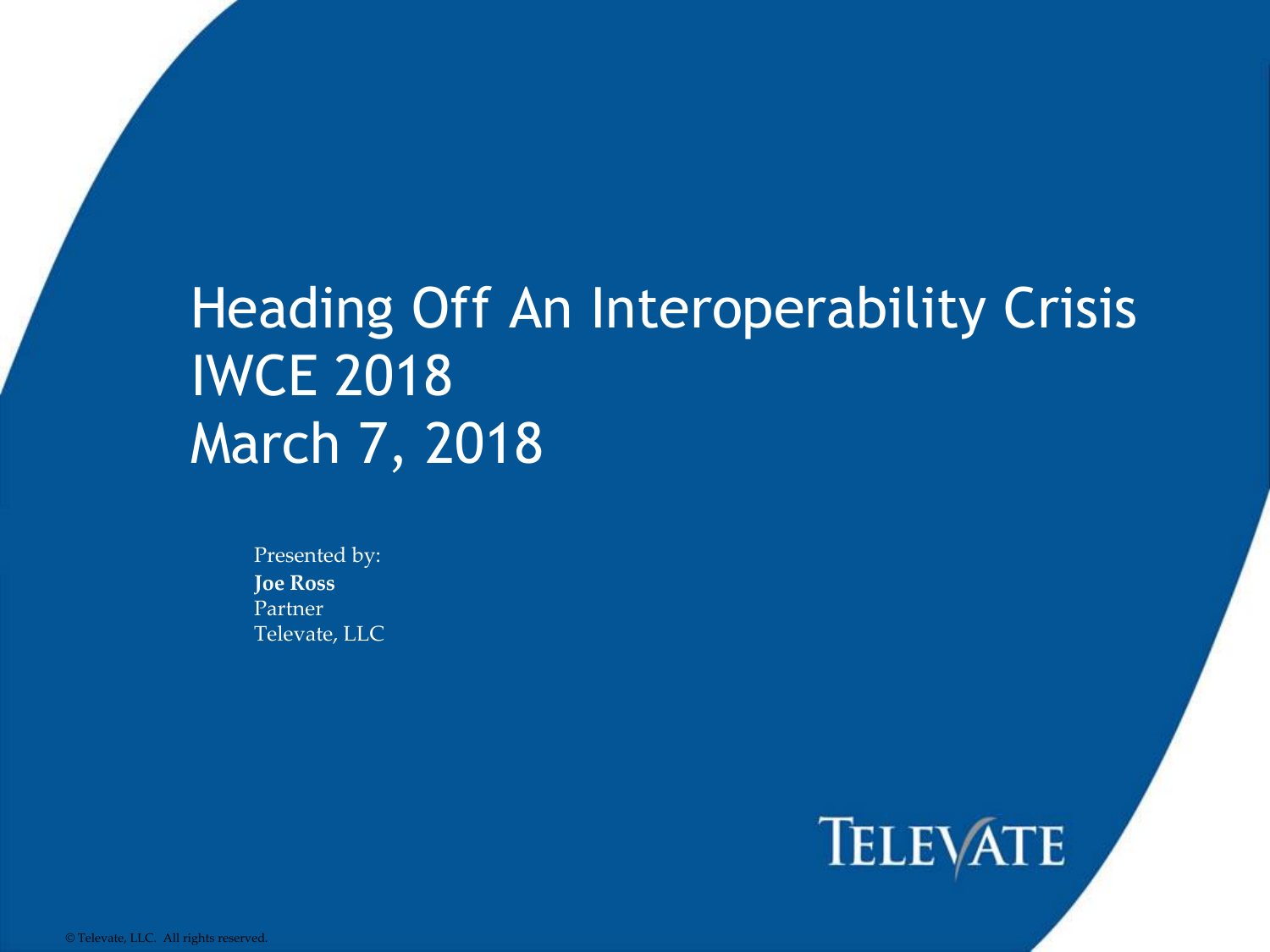# SAFECOM Continuum



1. The continuum still applies to data (with tweaks)! 2. Data can become far more complex!

© Televate, LLC. All rights reserved.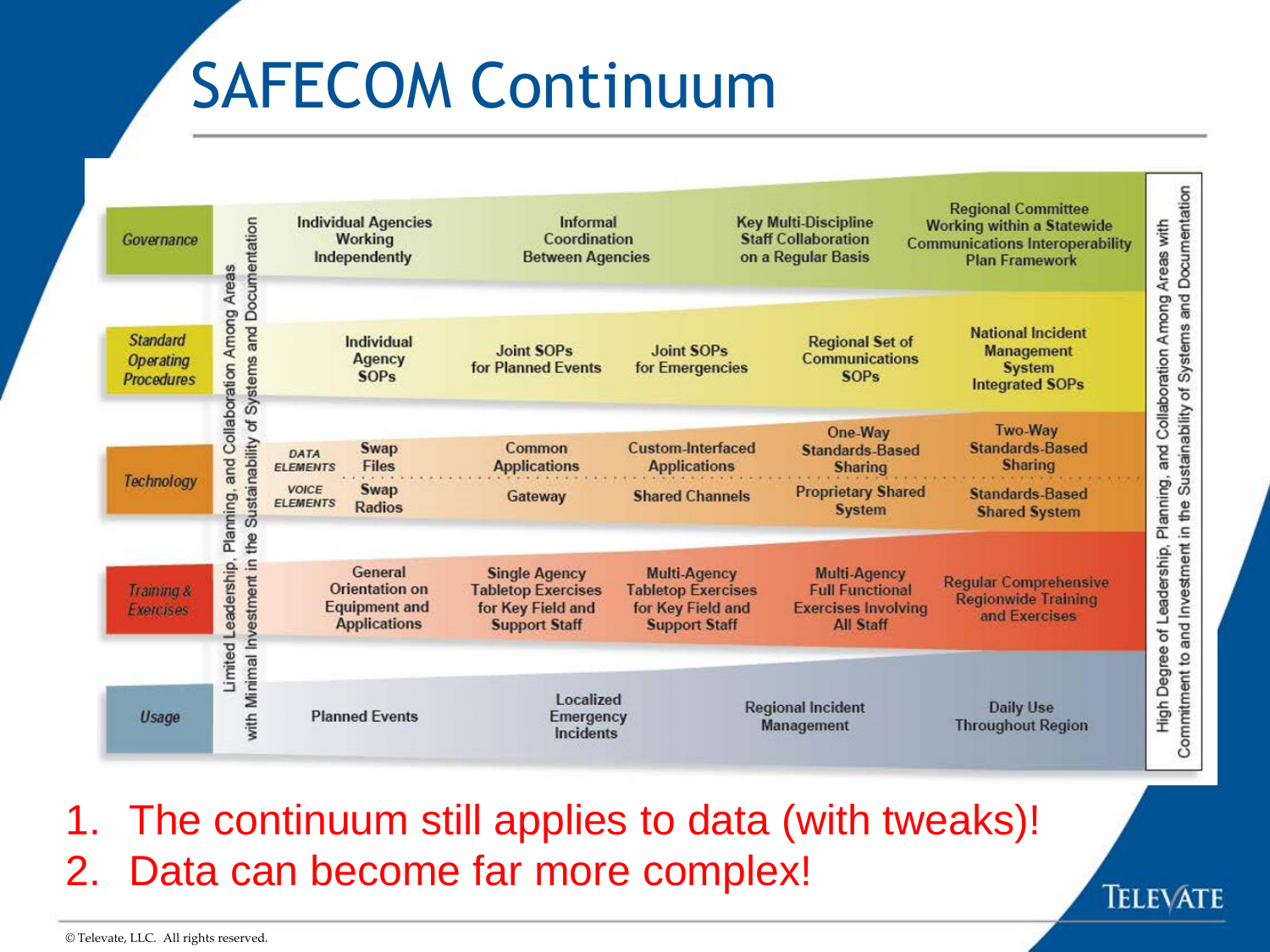### Multi-Dimensional Data Interop.



- Cross discipline and cross jurisdictional considerations
- Core applications provide services to other applications (inter-application interoperability needed)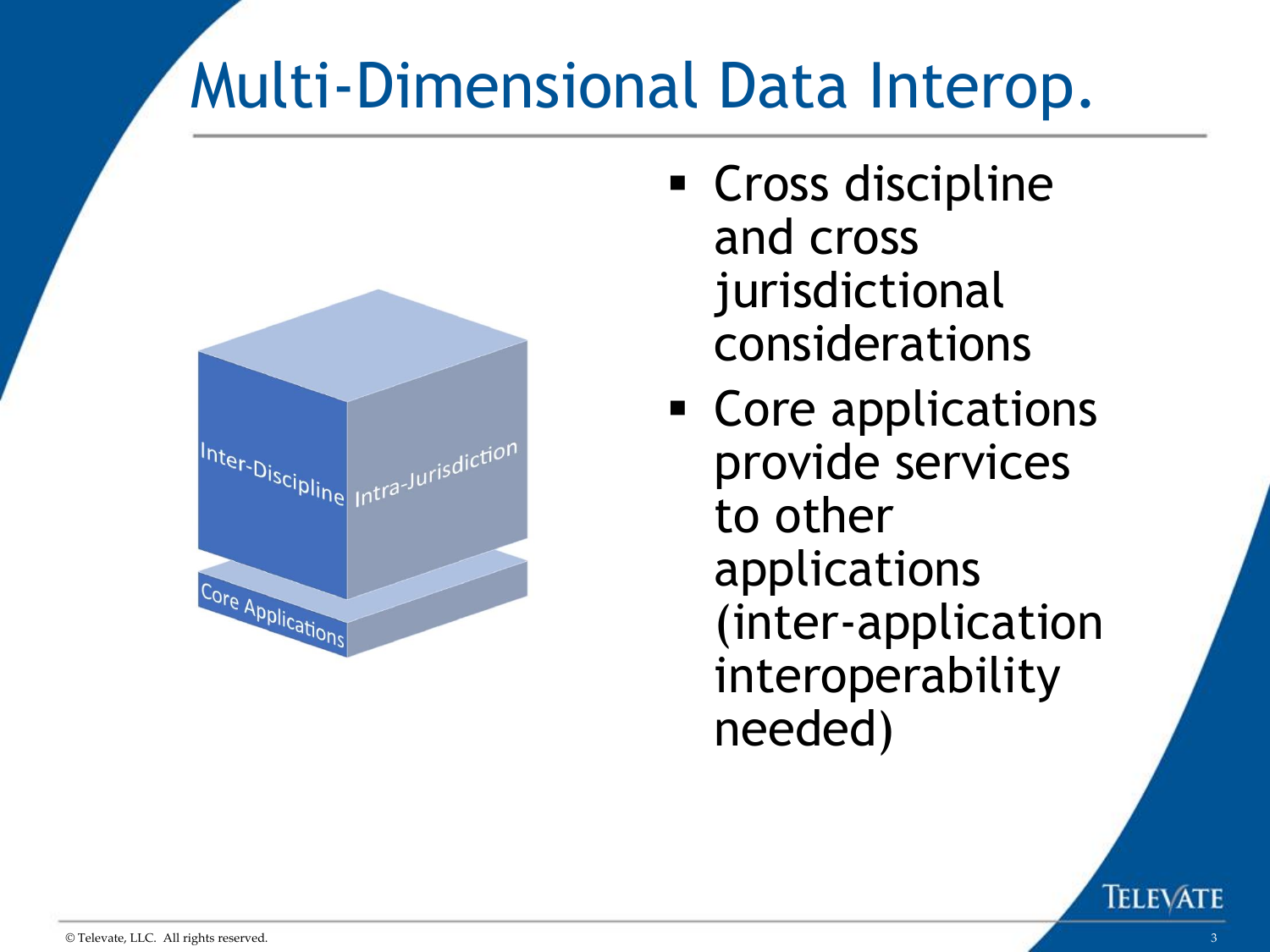## Variety of apps… Interop needs

| <b>Application</b>                            | Inter-Agency | Inter-Juris. | <b>Standard / API</b><br><b>Exists</b> |
|-----------------------------------------------|--------------|--------------|----------------------------------------|
| Video                                         |              |              |                                        |
| Records Mgmt.                                 |              |              |                                        |
| Situational<br><b>Awareness</b><br>(location) |              |              |                                        |
| <b>Biometrics</b>                             |              |              |                                        |
| <b>ALPR</b>                                   |              |              |                                        |
| eTicketing                                    |              |              |                                        |
| <b>CAD</b>                                    |              |              |                                        |
| ePCR                                          |              |              |                                        |
| Messaging                                     |              |              |                                        |
| And many<br>more                              |              |              |                                        |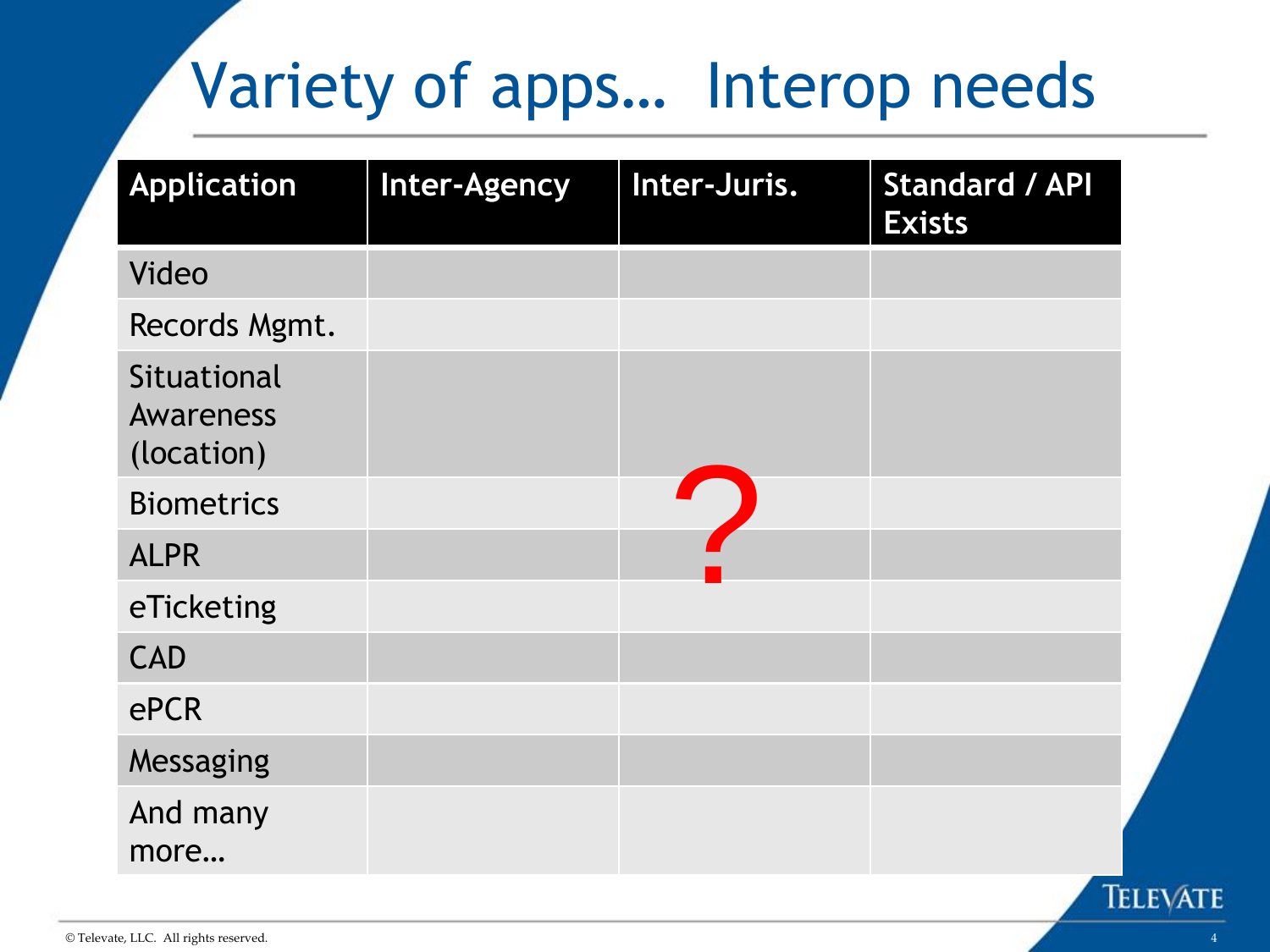## Core Applications…

- Commonly used across disciplines and jurisdictions
- Shared among different applications



- **E** Scenarios
	- **Example Sharing location** between CAD and situational awareness app
	- Starting PTT from messaging app
	- **Using ICAM for** video sharing between LE task forces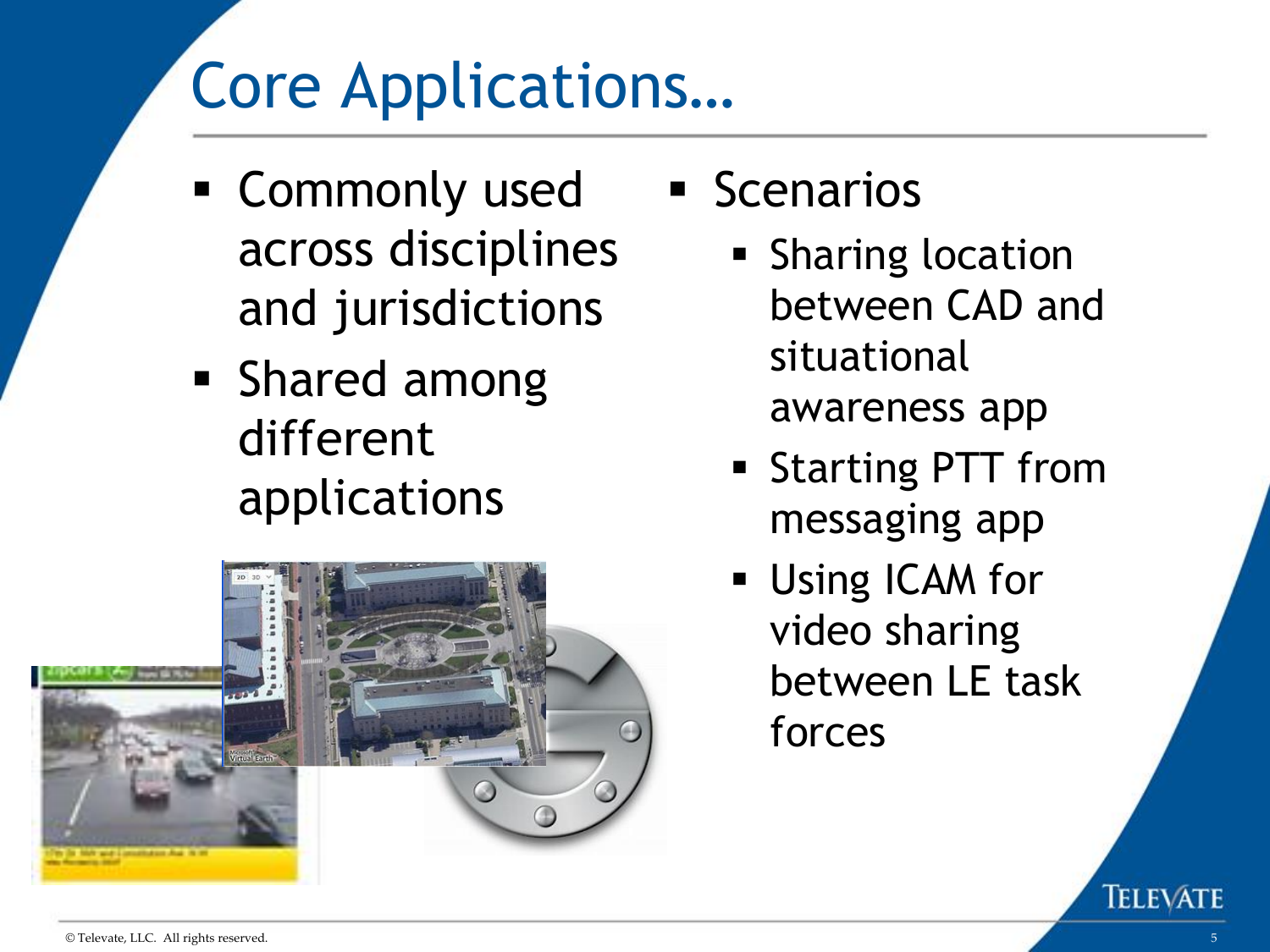### **Interoperability in FirstNet**

**Mutualink** 

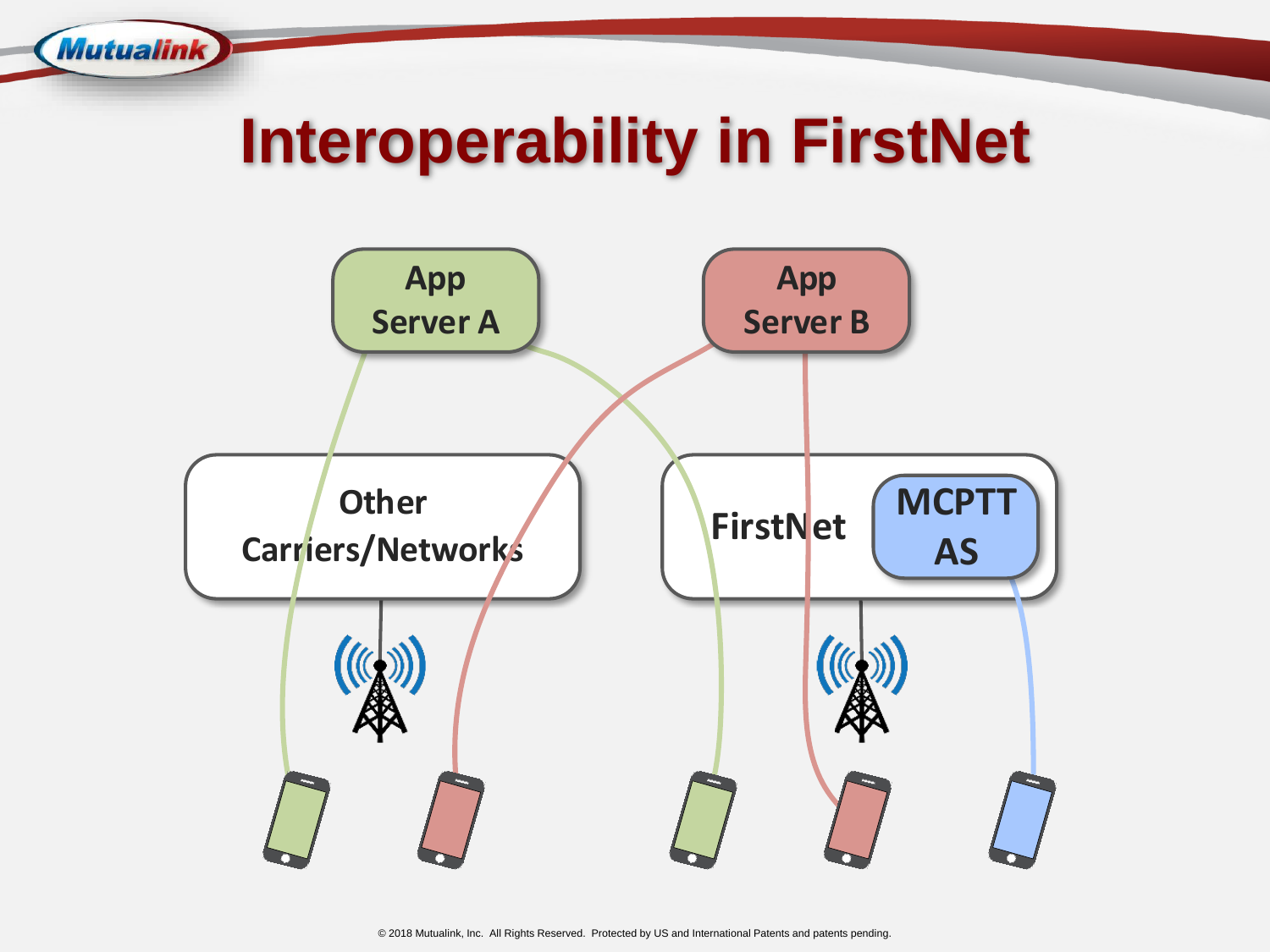## Technology Considerations

- Are systems "connected"?
	- Publicly addressable space
	- Direct (or virtual) connections
	- **EXECT** Firewalls restricted vs. open
	- E.G.: Agencies choose not to connect via ISSI
- 2. Are systems configured to "talk"?
	- Accept and configured to use system to system protocols (or equivalent)
	- E.G.: Keys not shared
- 3. Do the systems/services speak the same language?
	- 3GPP, AMR, SIP, H.264, NIEM, etc.
	- $\blacksquare$  E.G.: DES vs. AES

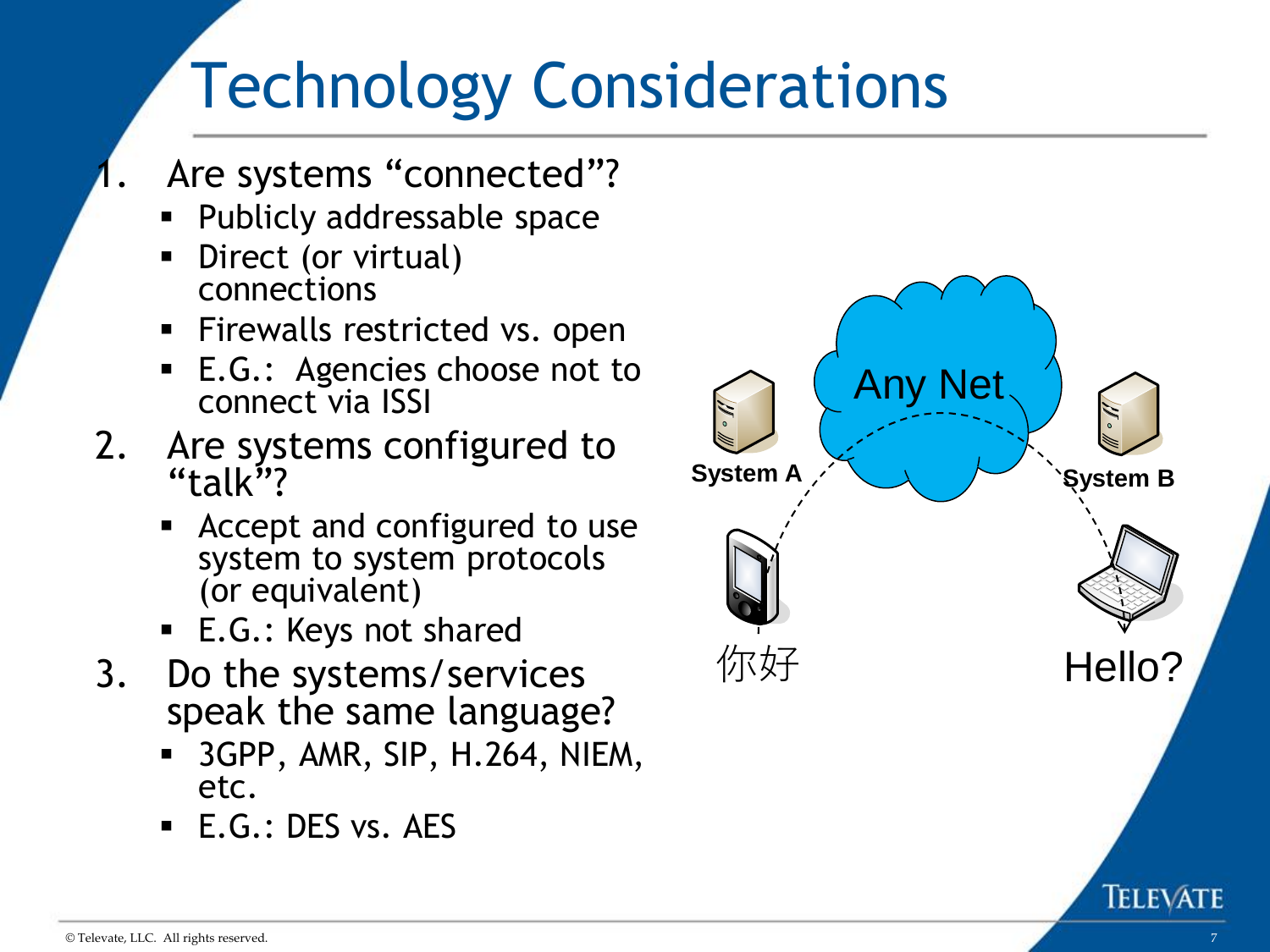### Governance Considerations

- Agency to agency info sharing potentially more complex over FirstNet
	- MCPTT as an example hailing channel
- **EXTE:** Highly sensitive information that presents new challenges (e.g., regional LE task forces)
- Legal issues associated with information sharing (local laws, policy)
- At what level will governance occur? Regional, state, national?
- What "system" capabilities must exist for implementing "on demand" requests and permissions?

**IELEV**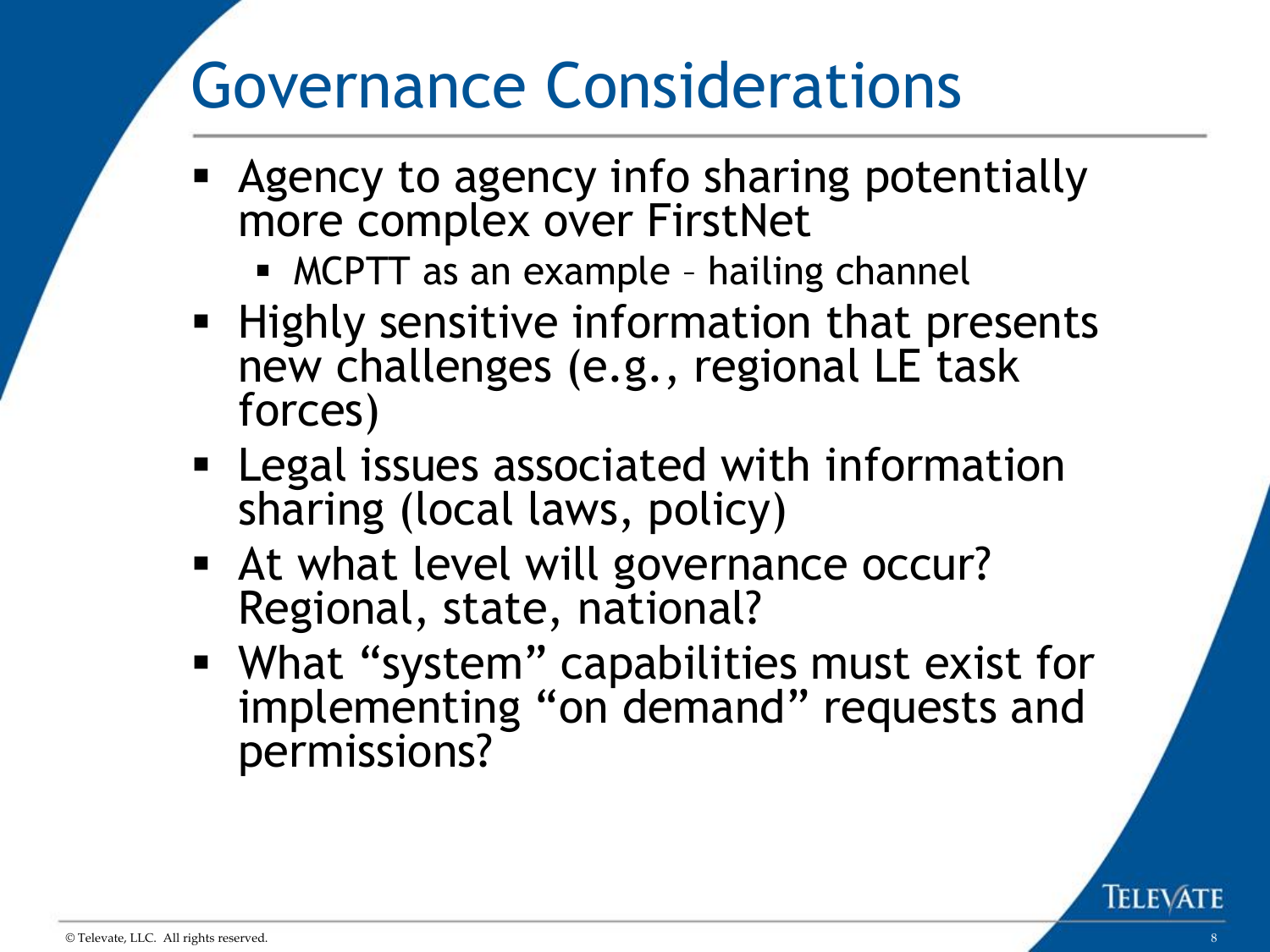## Making Sharing Second Nature

- Technology and agreements are not enough, we must put critical solutions into practice!
- Standard operating procedures that integrate effectively into operations
- Respect ICS
- **.** Intuitive solutions that are easy to use, combined with training and frequent usage to make interoperability a reality
- Many examples for nationwide MCPTT solution we need to consider